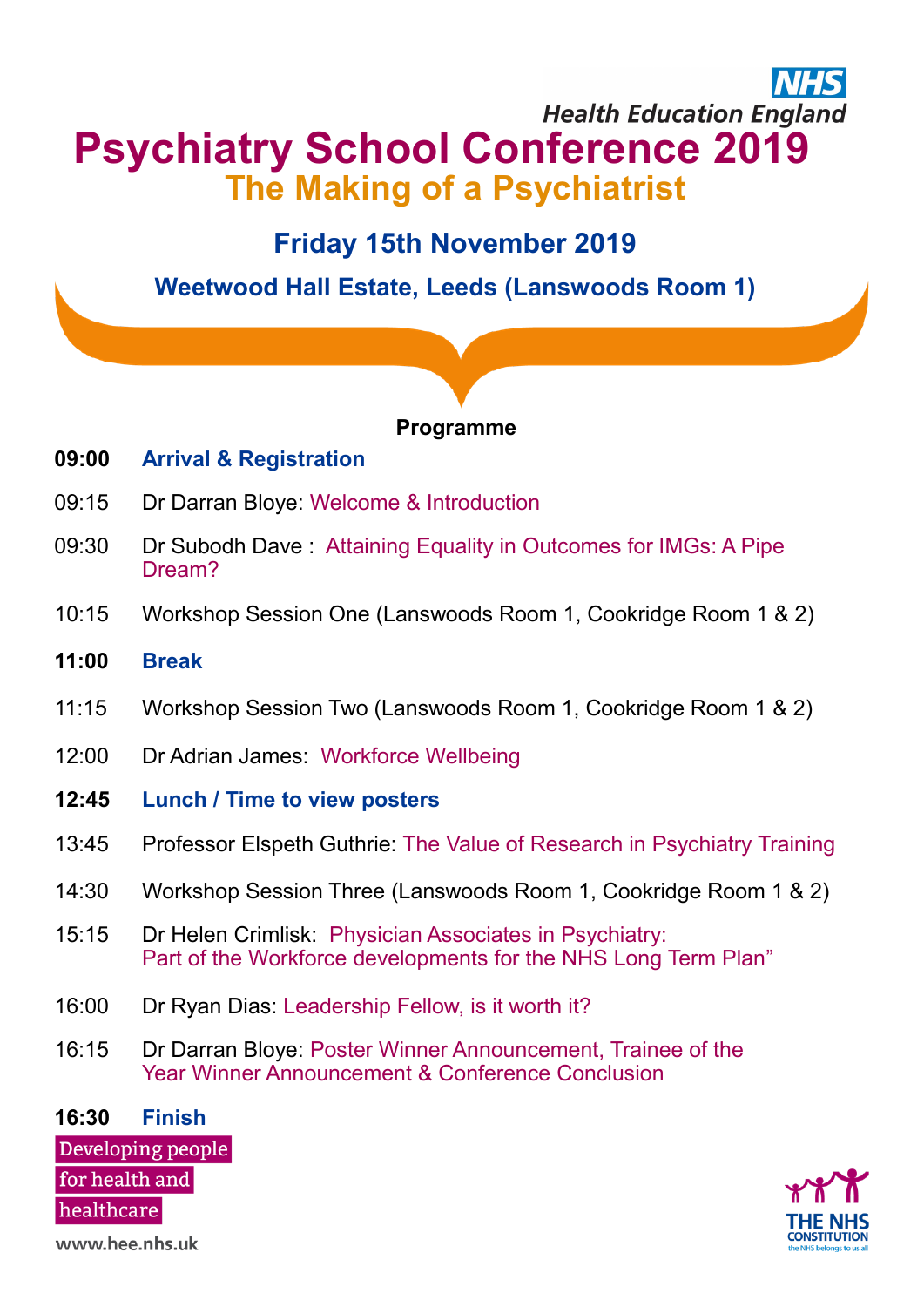# **Health Education England Psychiatry School Conference 2019**

## **Workshop Sessions**

### **Morning Session 10:15—11:00**

**Lanswoods Room 1:** HEE SuppoRTT: May Teng and HEE Coaching: Mahmood Khan **Cookridge Room 1:** Reflections for the ePortfolio & beyond: Vikram Luthra, Rebecca Lee, Mo Qadri and Mathew Harrison **Cookridge Room 2:** Neuroscience: William Gann and Claire Eccles

### **Mid-morning Session 11:15 - 12:00**

**Lanswoods Room 1:** HEE SuppoRTT: May Teng and HEE Coaching: Mahmood Khan **Cookridge Room 1:** Reflections for the ePortfolio & beyond: Vikram Luthra, Rebecca Lee, Mo Qadri and Mathew Harrison

**Cookridge Room 2:** Neuroscience: William Gann and Claire Eccles

### **Afternoon Session 14:30—15:45**

**Lanswoods Room 1:** HEE SuppoRTT: May Teng and HEE Coaching: Mahmood Khan **Cookridge Room 1:** Reflections for the ePortfolio & beyond: Vikram Luthra, Rebecca Lee, Mo Qadri and Mathew Harrison

**Cookridge Room 2:** Neuroscience: William Gann and Claire Eccles

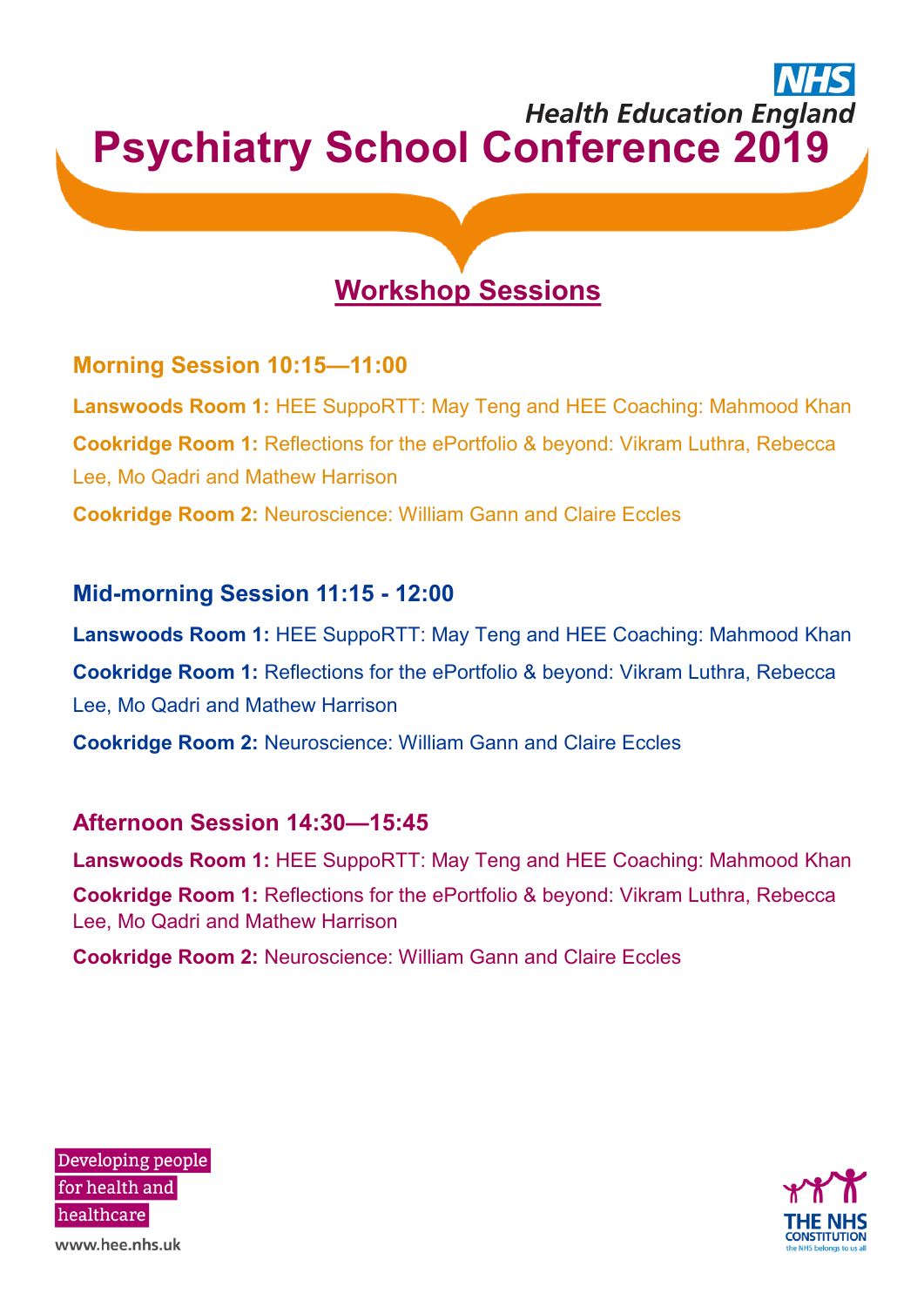# **Psychiatry School Conference 2019**





### **Dr Subodh Dave**

Subodh is a consultant psychiatrist at Royal Derby Hospital and clinical teaching fellow at Nottingham University who grew up in Mumbai. He is passionate about education and making the most of the skills of international medical graduates. Dr Dave has been involved in medical education in the Trent region at both postgraduate and undergraduate levels for a number of years. He currently has a national role within the College as

Associate Dean for trainee support and also leads the University of Nottingham's undergraduate psychiatry teaching programme in Derby. Dr Dave also has experience in the role of Foundation Training Programme Director, where Dr Dave arranged for every foundation trainee to receive basic psychiatry training, regardless of whether they where studying psychiatry or not, so that they have an understanding of mental health conditions. He is also a key member of the Psychiatry Teaching Unit (PTU), which provides training to University of Nottingham medical students.



### **Dr Adrian James**

Adrian has been a Consultant Forensic Psychiatrist at Langdon Hospital, Dawlish Devon since 1994 and is Registrar of the Royal College of Psychiatrists leading on policy, communication and parliamentary public and member relations. He currently leads the Zero Suicide Collaborative in South West England and presented on suicide prevention at the Annual Forum of the Institute for Health Improvement in Florida in December 2014. Dr James is the Former Medical Director of Devon Partnership NHS Trust and Founding

Chair of the School of Psychiatry at the Peninsular Deanery (2006-2008).

Between 2007 and 2011 he was the elected Chair of the South West Division of the Royal College of Psychiatrists and sat on the Council of the Royal College of Psychiatrists in this capacity. In 2010 he was appointed as the Chair of the Westminster Parliamentary Liaison Committee of the Royal College of Psychiatrists (attending the three main Party Conferences 2011-15 in this capacity). Between 2013- 2015 Dr James was Clinical Director for Mental Health, Dementia and Neurology, working for NHS England (South West). He was the lead author of the textbook Clinical Governance in Mental Health and Learning



### **Dr Ryan Dias**

Ryan is a Child Psychiatry Trainee in South Yorkshire however is currently undertaking a leadership fellowship in Physical and Mental health quality improvement. He is the National Lead on Bitesized Teaching and Yorkshire and Humber Deanery CAMHS trainee speciality Lead for the CRN division 4.

He was previously Core Trainee of the Year and co-founder of StartMedUK, and has been helping young people achieve their ambition of becoming doctors for the last 10 years. Ryan also captains the trainee cricket team in the annual consultant vs trainee cricket match, however he has lost the last four years in a row.